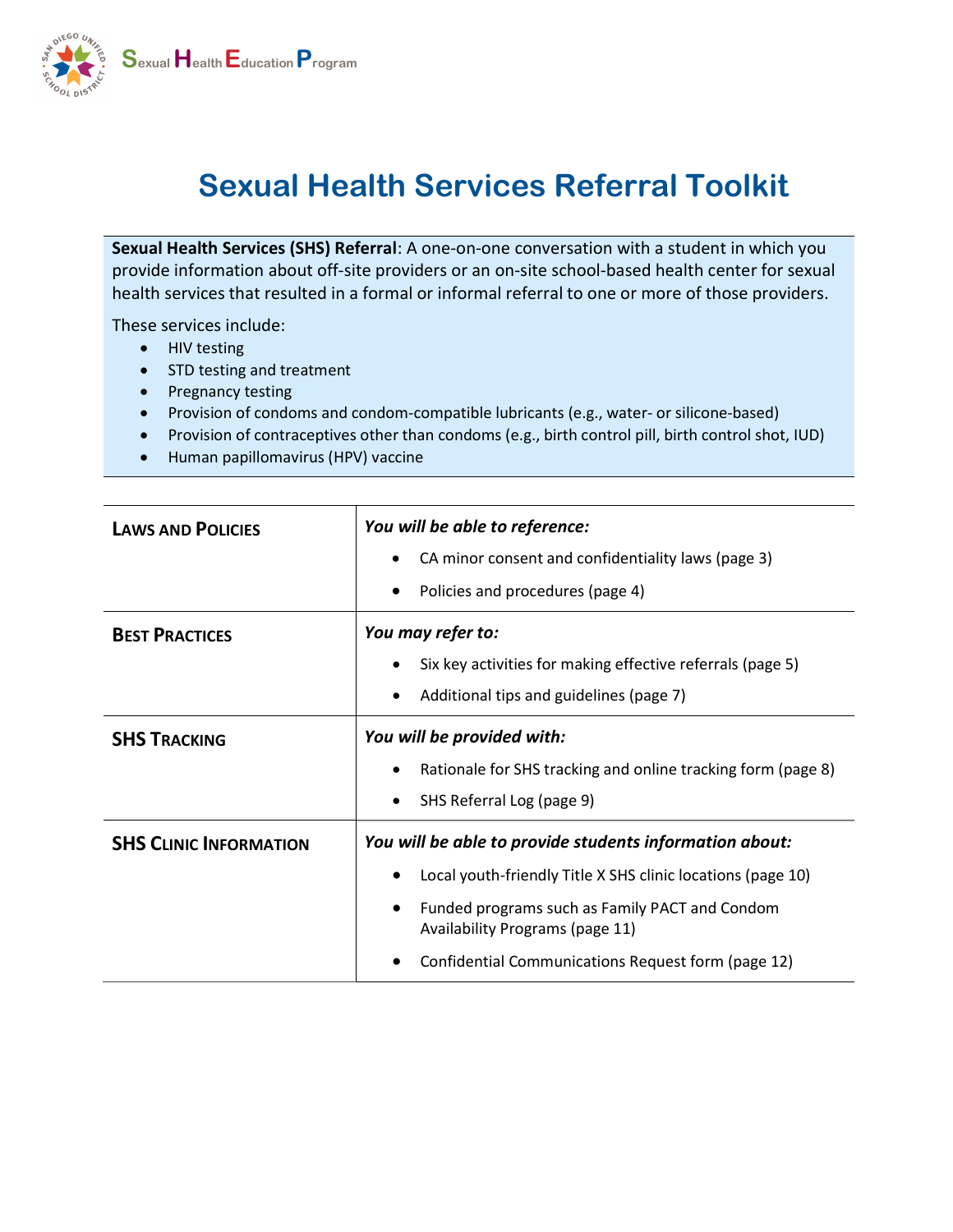

**Developed by Rachel Miller, SDUSD Sexual Health Education Program With support from Amanda Brown, CAI November 12, 2015**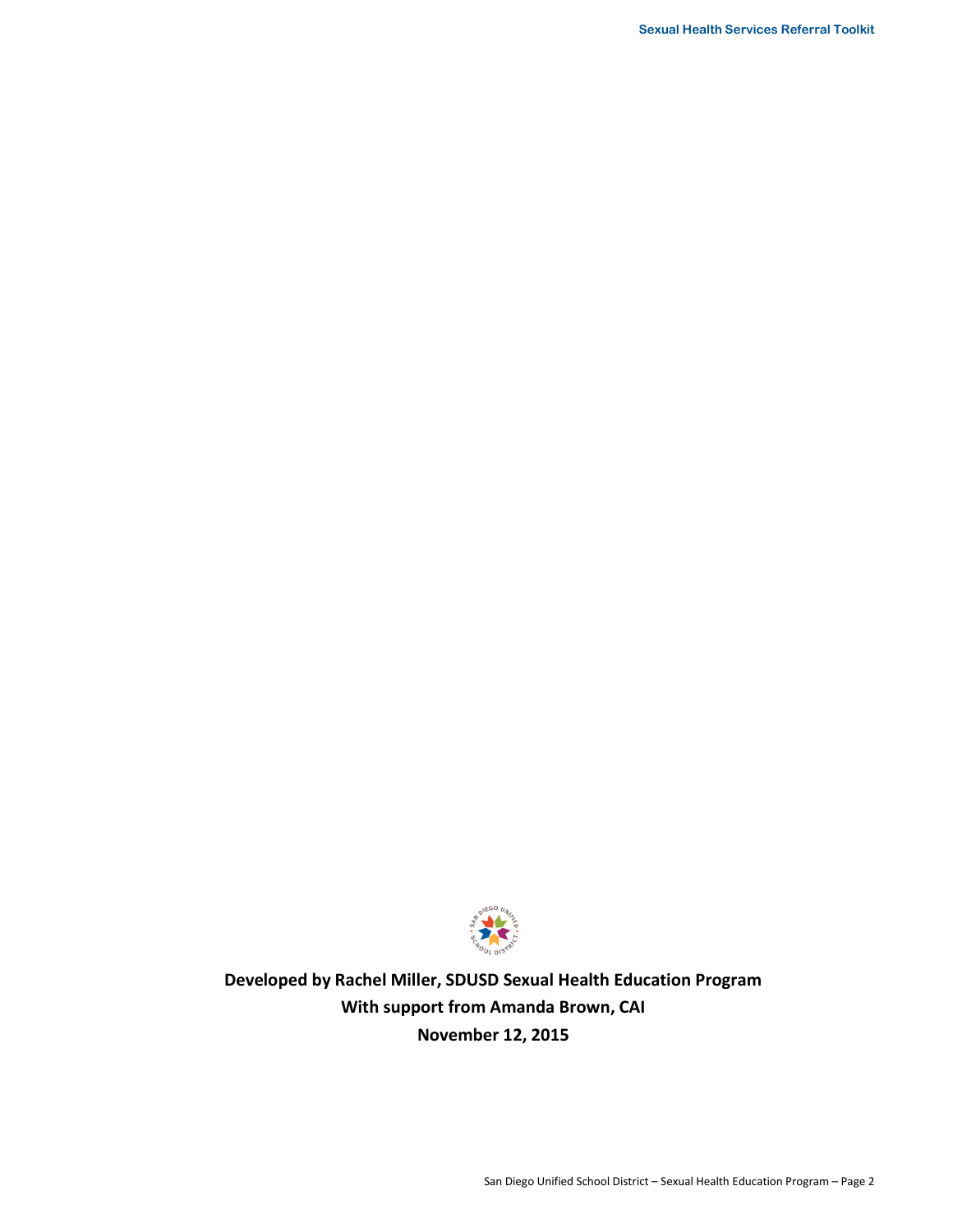## **California Minor Consent and Confidentiality Laws**

California has many laws that ensure the health and safety of minors. When you become aware that a student is need of sexual health services, please keep the following laws and guidelines in mind:

| Services teens can get without parent permission<br>from their parent/guardian:         |                                                                                       | Can provider tell<br>parent/guardian?                                                                                                 | <b>HELPFUL</b>                                                                                                  |
|-----------------------------------------------------------------------------------------|---------------------------------------------------------------------------------------|---------------------------------------------------------------------------------------------------------------------------------------|-----------------------------------------------------------------------------------------------------------------|
| Abortion                                                                                | Minors of any age                                                                     |                                                                                                                                       | <b>TIPS</b>                                                                                                     |
| <b>Birth Control</b>                                                                    | Minors of any age<br><b>Except sterilization</b>                                      |                                                                                                                                       |                                                                                                                 |
| Pregnancy (Prevention, Dx,<br>Tx)                                                       | Minors of any age<br>Including inpatient<br>care                                      |                                                                                                                                       | Help youth understand                                                                                           |
| STDs, Contagious and<br>Reportable Diseases (Dx &<br>Tx)                                | Minors 12 yrs or<br>older                                                             | <b>No</b>                                                                                                                             | their consent and<br>confidentiality rights.                                                                    |
| <b>HIV Testing</b>                                                                      | Minors 12 yrs or<br>older<br>and assessed as<br>competent to give<br>informed consent | Parental notification not<br>allowed without consent<br>of minor                                                                      | Even when a youth<br>presents with non-sensitive<br>issues, there may be<br>underlying sexual health<br>issues. |
| Rape                                                                                    | Minors of any age<br>Including inpatient<br>care                                      |                                                                                                                                       | Youth are more likely to<br>disclose sensitive                                                                  |
| Alcohol/Drug Counseling by<br><b>Federally Assisted Treatment</b><br>Program            | Minors of any age<br>Including inpatient<br>care                                      |                                                                                                                                       | information when they<br>have time alone with a<br>provider.                                                    |
| Alcohol/Drug Counseling by<br><b>Non-Federally Assisted</b><br><b>Treatment Program</b> | Minors of any age                                                                     | Yes<br>An attempt to notify<br>must be made, except                                                                                   | <b>Follow district guidelines</b><br>(next page) for releasing<br>students from school for                      |
| <b>Outpatient Mental Health</b><br>Treatment                                            |                                                                                       | when provider believes<br>it is inappropriate                                                                                         | confidential appointments.                                                                                      |
| Sexual Assault                                                                          | Minors of any age                                                                     | Yes<br>An attempt to notify<br>must be made, except<br>when provider believes<br>parent/guardian is<br>responsible for the<br>assault | Please see next page for<br>district-approved school<br>release guidelines.                                     |

 *Adolescent Health Working Group www.ahwg.com*

#### **INSURANCE CONFIDENTIALITY**

Minors have several confidential sexual health insurance options. Advise the student to ask for either of the following when they seek sexual health services at their local clinic:

**Family PACT** – Clinics with Title X funding allow minors to apply for and use this insurance plan to pay for reproductive services.

**Myhealthmyinfo.org** – Students may confidentially use their family's private insurance; however, they must request this by filling out a Confidential Communications Request form and submitting it to their provider.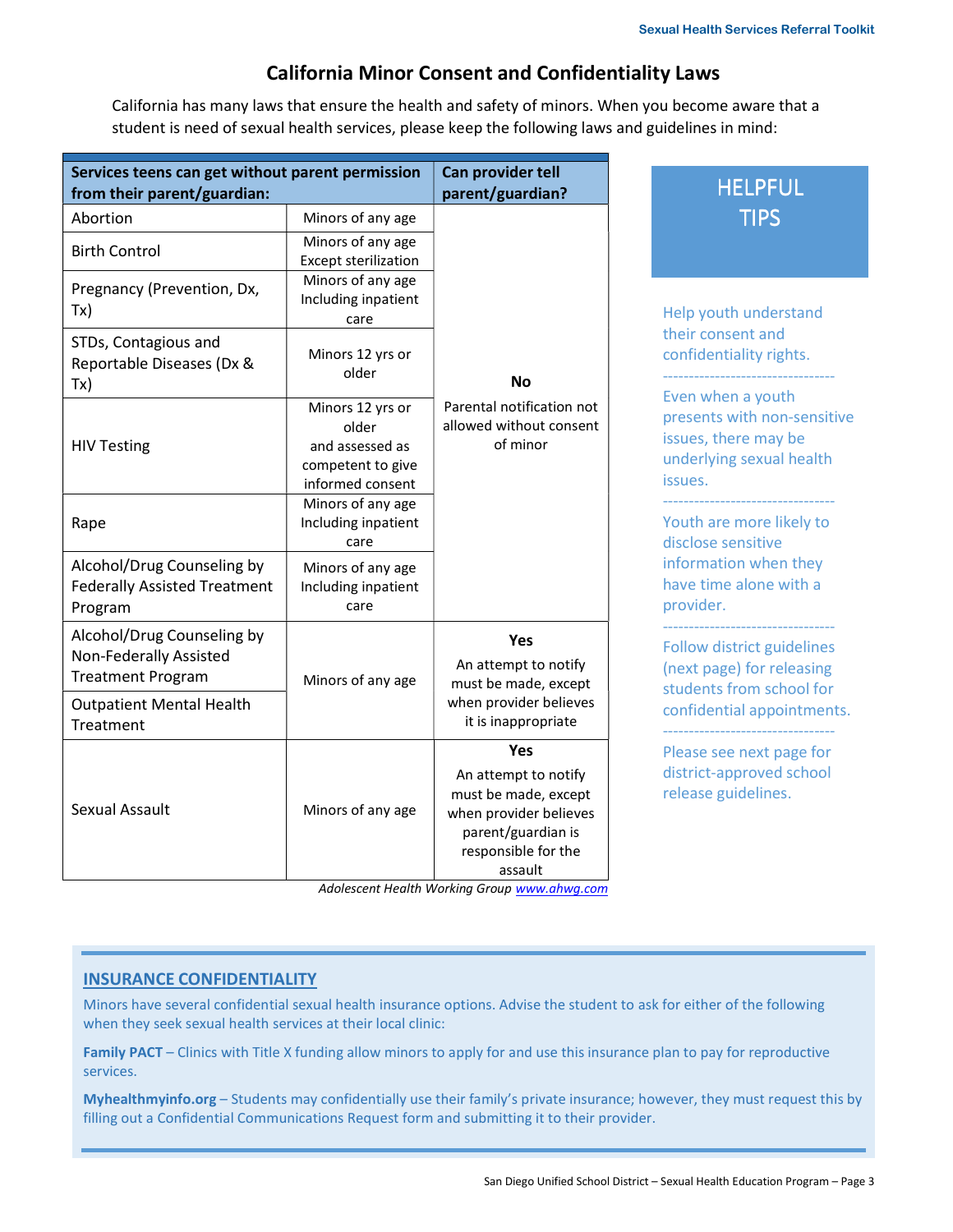#### **Guidelines for Releasing Students for Confidential Medical Care**

(Board Policy H-3500: Attendance-Release of Students and AP 6156: Leaving School Grounds)

- 1. Confidential medical service is defined as medical care or counseling for drugs, alcohol, sexually transmitted diseases, or mental health for students 12 years and older, or care for sexual assault or reproductive health at any age. Students may access these services without parental consent or notification.
- 2. The district is required to notify parents and students of this law. Parental notification is included in *Facts for Parents*; student notification takes place during required sexual health education instruction.
- 3. A student may be referred by site staff or self-refer to the school nurse or school counselor if he or she wishes to be released from school for confidential medical services.
- 4. Release from school shall be handled confidentially by the school nurse, school counselor, or attendance office, if no school nurse or school counselor is present. Schools should take reasonable steps to ensure that the parent is not informed of the absence.
- 5. The school nurse, school counselor or attendance office may request that students verify their absence verbally or in writing.
- 6. The "Absence Excuse for Parent's Signature" form shall be completed and signed by the district staff member releasing the student in place of the parent, with the original given to the student and the copy retained by the staff member releasing them. The district staff member should immediately list the student as "Detailed in School Office" for the periods they will be off campus.
- 7. The student should sign back in to school after the appointment, (or the next school day), with the same staff member who excused him or her. The copies of the forms will be kept by the staff member who released the student and should not be recorded in the student's record without the student's permission.
- 8. The absence will not be recorded in the electronic attendance record.
- 9. District staff should continue to encourage students seeking confidential medical services to consult with their parent/guardian or another trusted adult.
- 10. If a parent learns of their child's absence, and questions the staff member, the reason for the absence should not be disclosed. The staff member can inform the parent that "their child requested to be released from school for a medical appointment and by law we are required to release them."
- 11. Students are responsible for making arrangements with their teachers to make up any assignments that they miss due to the absence.
- 12. Additional questions/concerns should be referred to the Counseling and Guidance Director or the Nursing Program Manager.

Developed 4/10 by the Counseling and Guidance Department; Nursing and Wellness Program; and P.E., Health and Interscholastic Athletics Department, Sexual Health Education Program.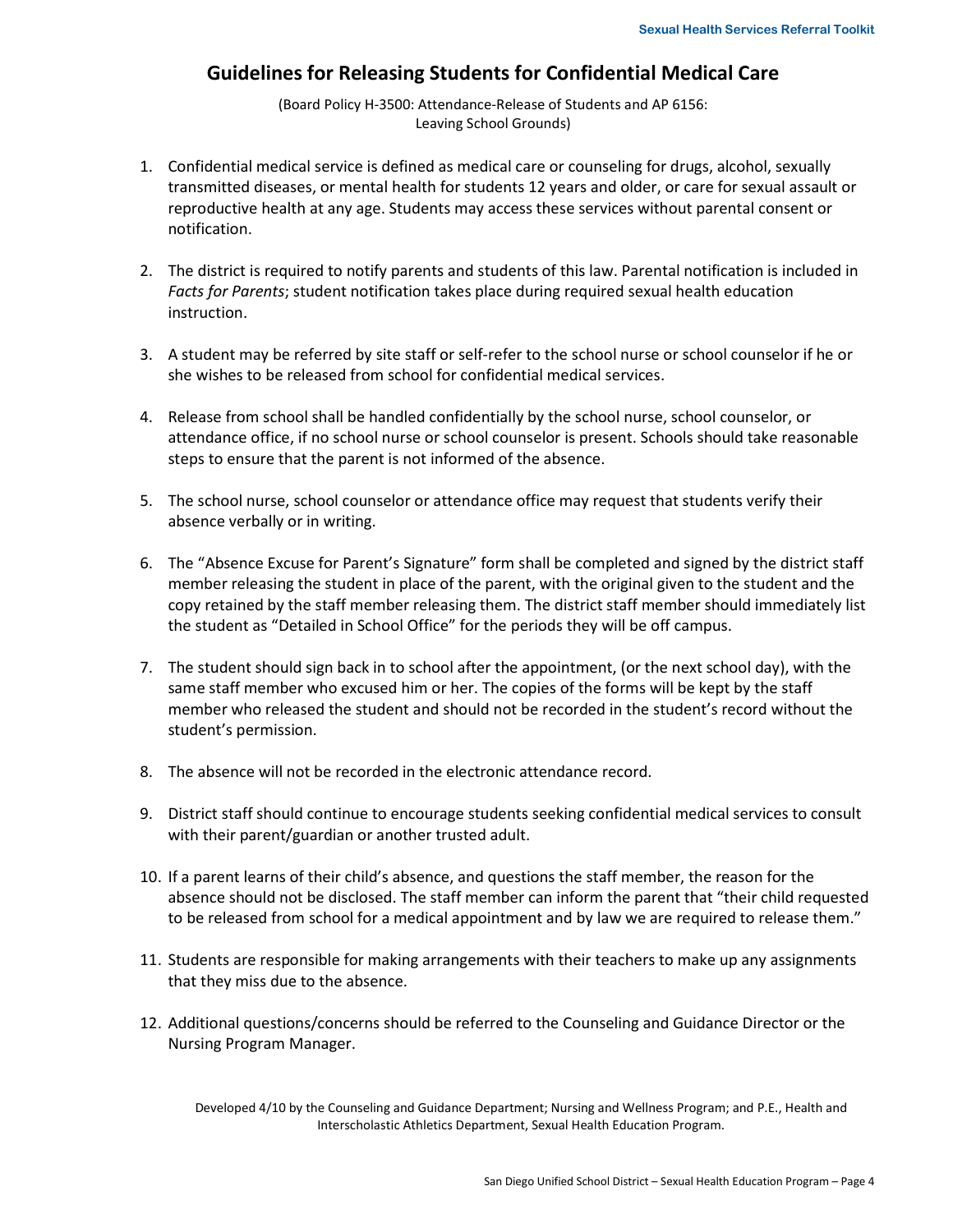### **How to Effectively Make a Referral**

*These referral activities are intended to aide school staff in the referral process. Our goal is to ensure that our students are connected to adolescent-friendly providers and support services:* 

## **Key Activity #1: Build Rapport**

Creating an environment of **trust** and **comfort** is an important part of the referralmaking process. The use of core communication skills, such as **openended questions**, reflective **listening**, and **affirmations** or validations, support rapport building with a trusted adult. **Rapport building** should begin even before a need is identified and should continue throughout the referral process. Rapport building supports the qualities that young people look for in an "**askable adult**," which include: **being approachable and clear about the facts, open to questions, willing to listen, willing to respect confidentiality, and willing to look for accurate information**.

## **Key Activity #2: Ensure Confidentiality and Consent**

Once initial rapport is established, the referral process begins with **informing students about their confidentiality and consent rights**. "Adolescents list confidentiality concerns as the number one reason for delaying or forgoing medical care. Providers should reclarify the laws and limits of confidentiality during each visit." During a visit, teens are more likely to disclose sensitive information if consent and confidentiality are explained to them and they have time alone with a provider. In speaking with students to refer them for healthcare, school staff should be clear about how they will keep students' information confidential (e.g., restricting access to files, not documenting certain types of information, not talking about their conversations with anyone else), and what types of information they might not be allowed to keep confidential (e.g., certain types of student records, indications of abuse).

## **Key Activity #3: Identify Student Needs**

Effective referrals are based upon **identified student needs**. An assessment will assist school staff in identifying student sexual health needs. The type of assessment used will vary depending on the role and expertise of school staff. For example, a classroom teacher may simply identify a need based on **informal conversations** and then be able to connect that student to another resource or staff member (e.g., the school counselor, school nurse, community-based clinic provider) for more specialized assistance. In contrast, a school counselor might conduct a more **standardized assessment** to determine very specific needs of a given student for followup care and treatment. All school staff should have access to the referral guide and be able to assess, at least in a general way, students' needs. The extent of this assessment should be based on the staff member's individual level of comfort, training, and expertise.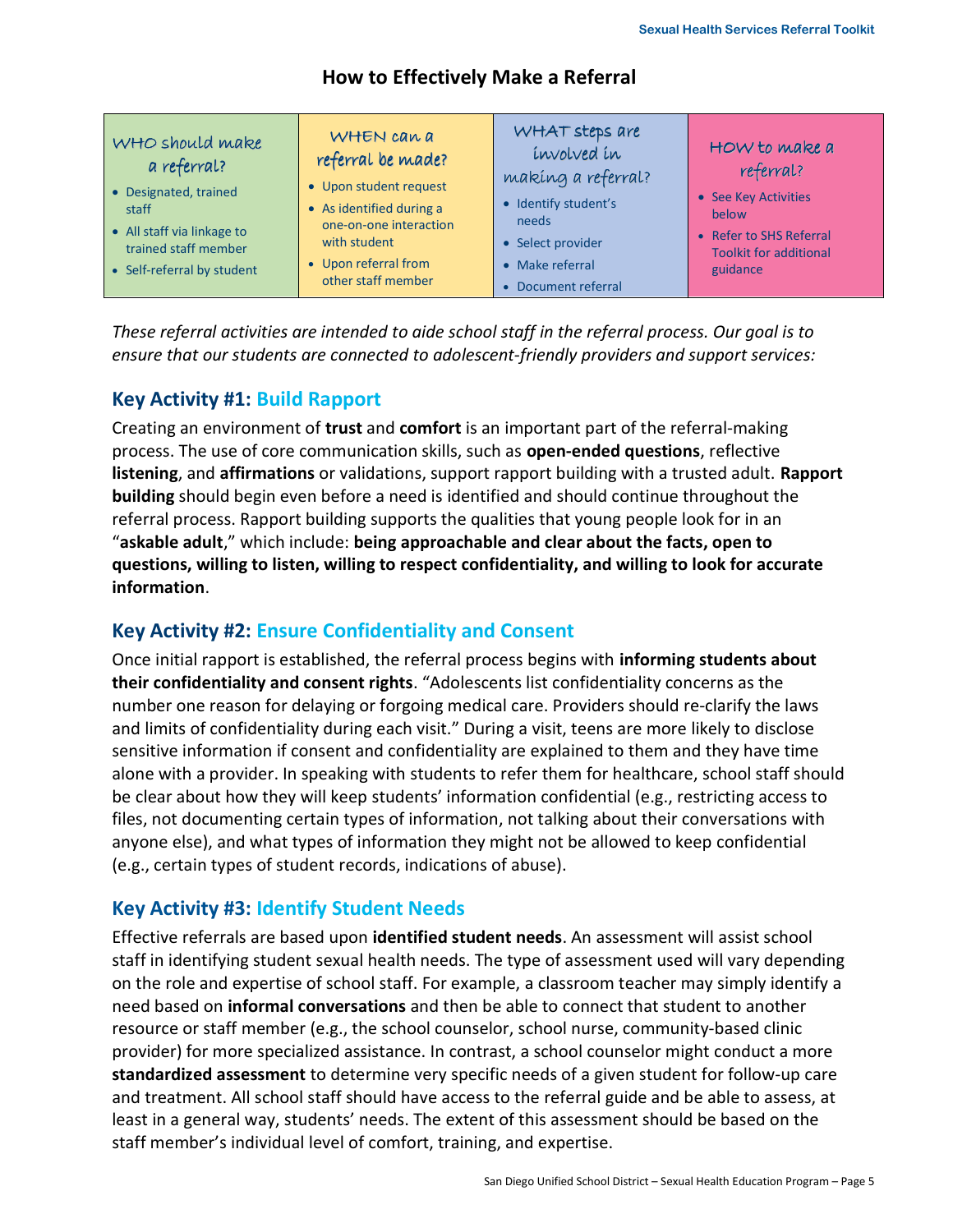## **Key Activity #4: Select the Appropriate Service(s) and Provider(s)**

In addition to identifying student needs**, referrals need to be made with consideration given to the student's gender identify, sexual orientation, and language needs, as well as the provider's location, accessibility via public transportation, cost, and hours**. **Solicit student's input** in the selection process. For instance, ask the student what organizations they are familiar with or what agencies their friends have successfully accessed. Consider asking which aspects of a provider are most important to the student (e.g., location or cost).

## **Key Activity #5: Make the Referral**

Effective referrals involve taking action to **assist students with scheduling appointments**, becoming familiar with the referral source, and **documenting the referral** and whether the student used it. Warm referrals may also be considered for special circumstances or if additional assistance is required. A warm referral is an introduction either in-person or via phone, where the individual making the referral makes first contact on behalf of the student and explains to the referral organization the student's specific need or reason for the referral. In some cases, the student may be able to ask for a specific contact person at the referral organization who will already have been informed of the student's situation and/or visit. This is **designed to make the process of approaching the provider or organization more comfortable (and more likely) for the student**.

## **Key Activity #6: Follow-Up After the Referral**

When a referral is made, it is useful to **obtain feedback about the referral**. Information obtained through follow-up of referrals can identify barriers to completing the referral, responsiveness of referral services in addressing student needs, and gaps in the referral system. The process for follow-up and feedback on referrals can take many forms – ranging from categorizing the number and types of referrals made to **verifying that the student actually received the service**. The extent to which follow-up and feedback is possible is often determined by the agency capacity and the overall scope of the program.

Adapted from *Connections for Student Success – Developing a Referral System for Sexual Health Services – An Implementation Kit for Agency Educators*, designed by CAI and (Cicatelli Associates, Inc.) and NCSD (National Coalition of STD Directors).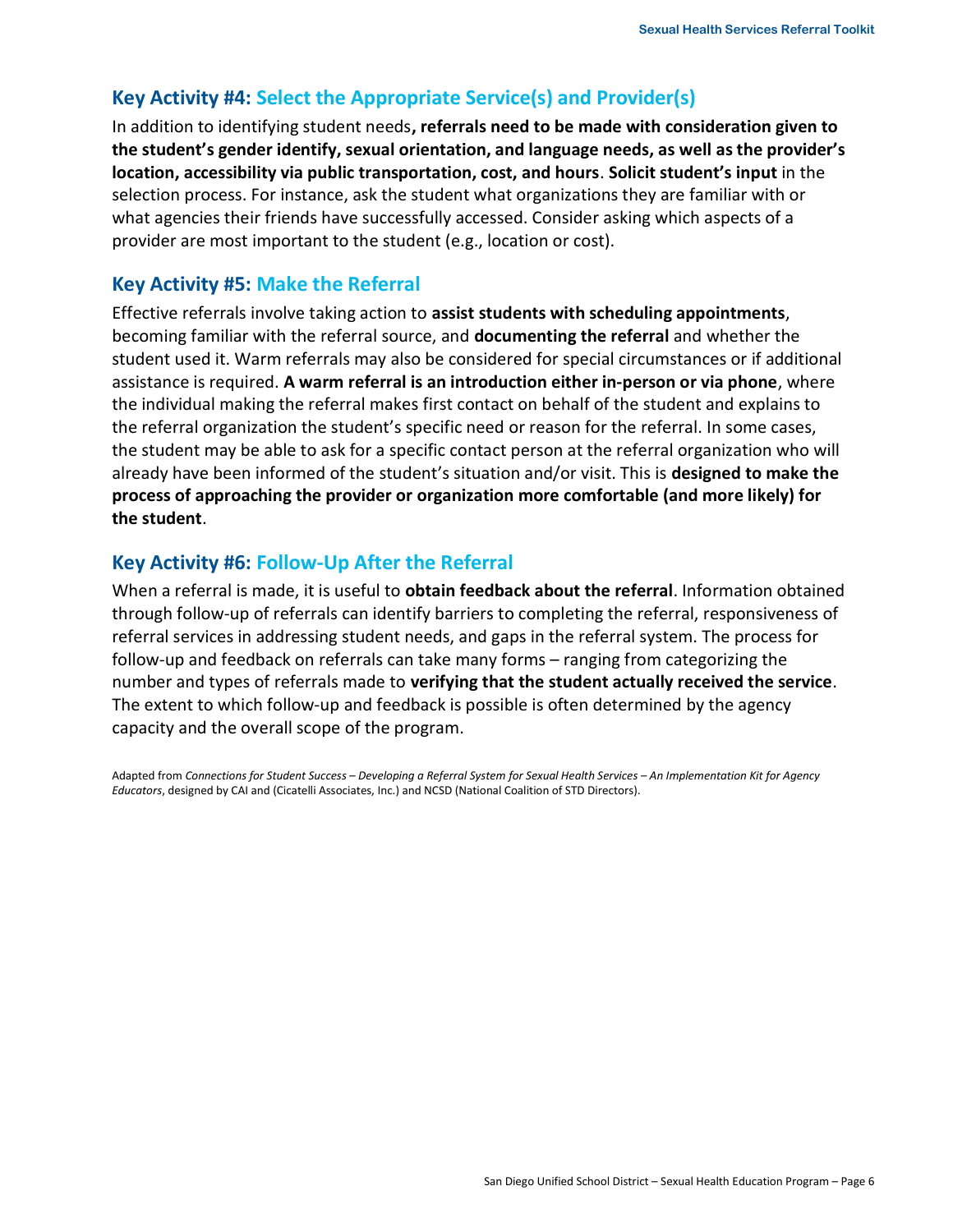## **Tips from the Trade**

*Please see below for some useful methods that have proven useful in a school setting:* 

#### **Facilitating Sexual Health Conversations with Students**

- **1. Keep conversations positive and praise students for coming to you to have this conversation.** 
	- a. Students are often embarrassed or ashamed by these conversations.
	- b. Focus on the student's maturity and responsibility to engage in their own healthcare.
- **2. If you become aware of signs of pregnancy and/or sexual activity, ask clarifying questions:** 
	- *a. Do you have a doctor or other clinician that you can talk to?*
	- *b. Have you talked with your parents or other trusted adults about being sexually active? Can they help you access the services that you need?*
	- *c. If not, will you let me help you make a clinic appointment?* 
		- $\triangleright$  Call clinic, introduce student, and help student make the appropriate appointment.

#### **Verifying Appointments and FollowUp Support**

- **1. Before releasing a student from school for a confidential appointment:** 
	- a. Have student come to your office to verify appointment.
	- b. Put phone on speaker.
	- c. Dial the SHS agency.
	- d. Have the student verbally verify their appointment with the agency while you listen to the agency's appointment confirmation.
	- e. Ask student to bring stamped or signed slip from SHS agency indicating an office visit and date/time of visit by the end of the day (if returns to school) or next morning.
	- f. Set a Microsoft Outlook task to remind you to check for student's verification slip.

#### **2. After a student's confidential appointment:**

- a. When student return's slip from SHS agency, have a follow-up conversation:
	- i. *"Is everything okay? Did you get your needs met? What is the plan moving forward? How can I help?"*
	- ii. Keep the conversation simple and non-judgmental.
	- iii. Offer supports and referrals to other resources, such as School Counselors and other medical and mental health practitioners.
	- iv. Facilitate conversations with parents and/or other trusted adults, such as helping the student make a phone call or schedule an appointment with student/family in your office.
- b. If student does not voluntarily return verification slip, contact student and try to have a follow-up conversation.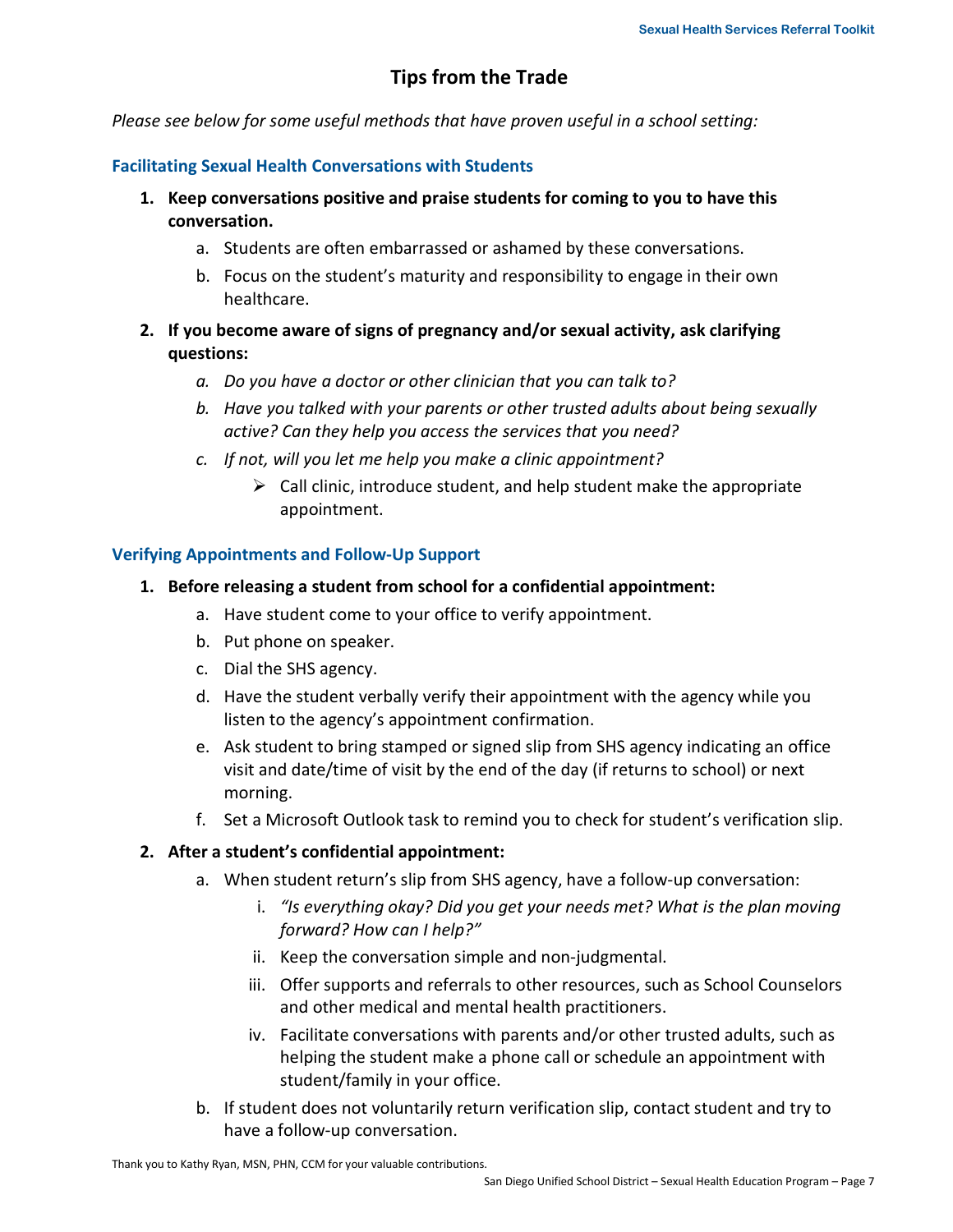#### *WHY TRACK REFERRALS?*

#### *Schools are Key Settings to Address Youth HIV/STD and Pregnancy Prevention*

*According to 2015 San Diego Unified School District Youth Risk Behavior Survey (YRBS) data, 52% of students report having sexual intercourse by 12th grade, and 10% of all 12th grade students report having had 4 or more sexual partners. Furthermore, among sexually active students, only 59% report using condoms at last intercourse. While youth 15–24 years of age represent an estimated 14%<sup>2</sup> of the total population, they accounted for over half of all new STD infection in 2012,<sup>3</sup> with significant disparities in reported STD cases among black, Hispanic, and LGBTQ youth.<sup>4</sup>*

*Improving access to sexual health services (SHS) is crucial in eliminating disparities in reproductive health outcomes.<sup>5</sup> In San Diego Unified School District, schools have direct contact with more than 67,000 students attending grades 6–12 for at least 6 hours a day during key years of their social, physical, and intellectual development. After the family, schools are of one of the primary entities responsible for the development of young people.* 

*Given their access to youth, our district staff can increase access to SHS by improving awareness of,*  and connecting sexually active adolescents to, youth-friendly school-based and community-based *SHS. Tracking these referral numbers provides valuable data that assists us and our funding agency in our efforts to provide sexual health services to our youth.* 

#### **SHS Referral Log**

- o An *SHS Referral Log* has been provided to you to track SHS referrals on daily basis:
	- - Download, save a copy on your computer, and record referrals electronically. *OR*
	- -Print and record your referrals with pen or pencil.
- o See page 9 for *SHS Referral Log* example.

#### **Online Tracking Form**

- o A link to an online survey will be emailed to you from the Nursing and Wellness Program monthly during the school year.
- o Enter the total number of SHS referrals that you made during the previous calendar month.
- o https://www.surveymonkey.com/r/SDUSD\_SHS\_Referrals

#### **CITATIONS**

<sup>2</sup> http://www.census.gov/prod/cen2010/briefs/c2010br-03.pdf. Accessed January 15, 2015.

<sup>3</sup> Centers for Disease Control and Prevention, 2014. Reported STDs in the United States. Atlanta (GA). http://www.cdc.gov/nchhstp/newsroom/docs/STD-Trends-508.pdf. Accessed December 4, 2014.

<sup>4</sup> Centers for Disease Control and Prevention. Establishing a Holistic Framework to Reduce Inequities in HIV, Viral Hepatitis, STDs, and Tuberculosis in the United States. Atlanta (GA): U.S. Department of Health and Human Services, Centers for Disease Control and Prevention; October 2010. www.cdc.gov/socialdeterminants/docs/SDH-White-Paper-2010.pdf. Accessed December 4, 2014.

<sup>5</sup> U.S. Department of Health and Human Services. Office of Disease Prevention and Health Promotion. Healthy People 2020. Washington, DC. Available at http://www.healthypeople.gov/2020/leading-health-indicators/2020-lhi-topics/Reproductive- and-Sexual-Health. Accessed December 5, 2014.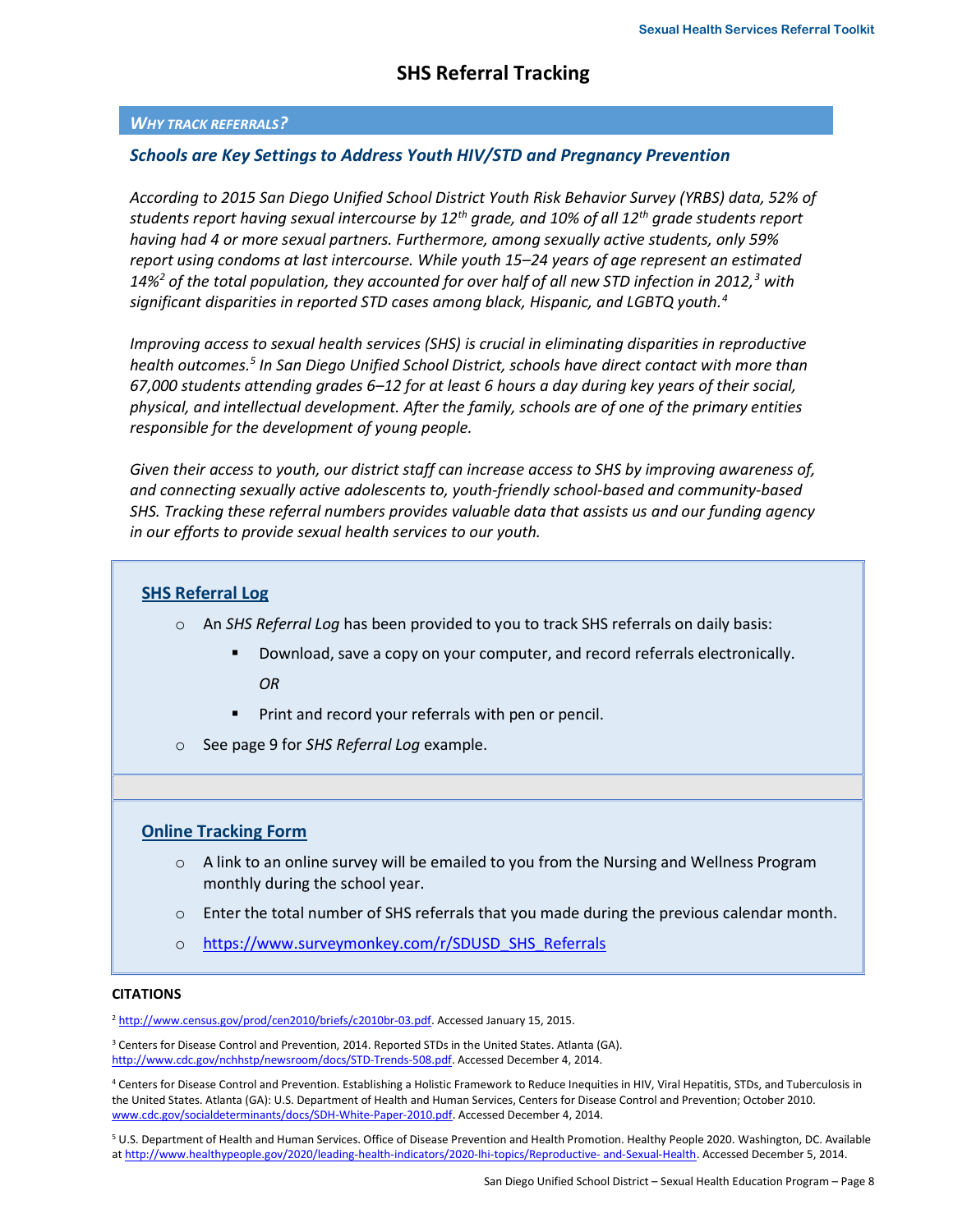## **Sexual Health Services (SHS) Referral Log**

**Staff Member Name:**  $\blacksquare$ 

**School Site:** School Year:

**SHS Referral Definition:** "Have you had a one-on-one conversation with a student in which you provided information about off-site providers or an on-site school-based health center for sexual health services that resulted in a formal or informal referral to one or more of those providers? If yes, how many of these one-onone referral conversations have you had with students so far this school year?"

**Please complete this form when you make a referral to a youth-friendly off-site provider** for Sexual Health Services (SHS) such as:

- **•** HIV testing
- **•** STD testing or treatment
- **•** Pregnancy testing
- **•** Provision of condoms and condom-compatible lubricants (e.g., water- or silicone-based)
- **•** Provision of contraceptives other than condoms (e.g., birth control pill, birth control shot, IUD)
- **•** Human papillomavirus (HPV) vaccine

| <b>Month</b>    | <b>Number of Referrals</b> |
|-----------------|----------------------------|
| <b>August</b>   |                            |
| September       |                            |
| <b>October</b>  |                            |
| <b>November</b> |                            |
| <b>December</b> |                            |
| January         |                            |
| <b>February</b> |                            |
| <b>March</b>    |                            |
| April           |                            |
| May             |                            |
| June            |                            |
| July            |                            |

*For questions or further information, please contact the Sexual Health Education Program at (619) 725-7121.*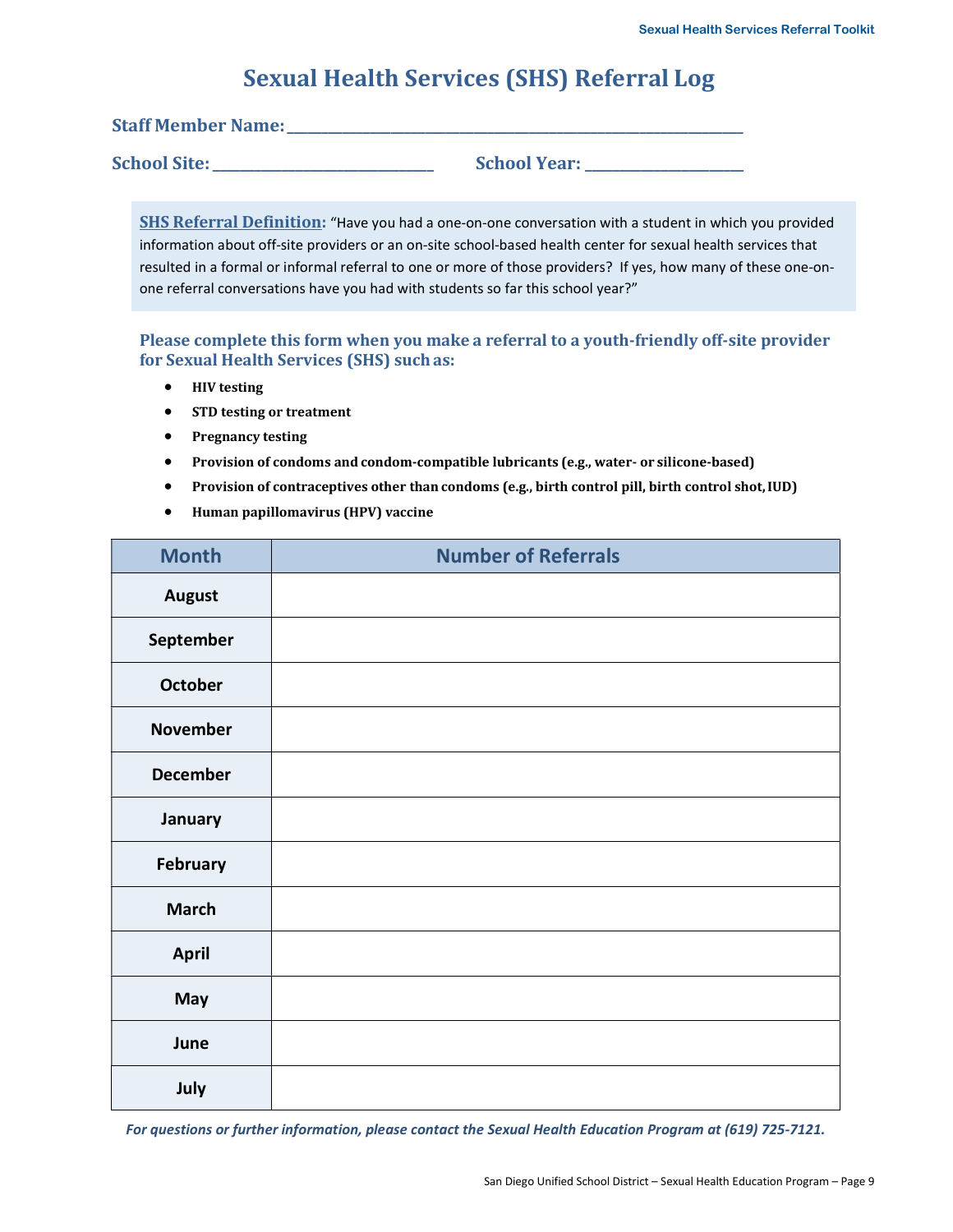## Recommended Youth-Friendly Community-Based SHS Clinics

*Include link to Title X clinics*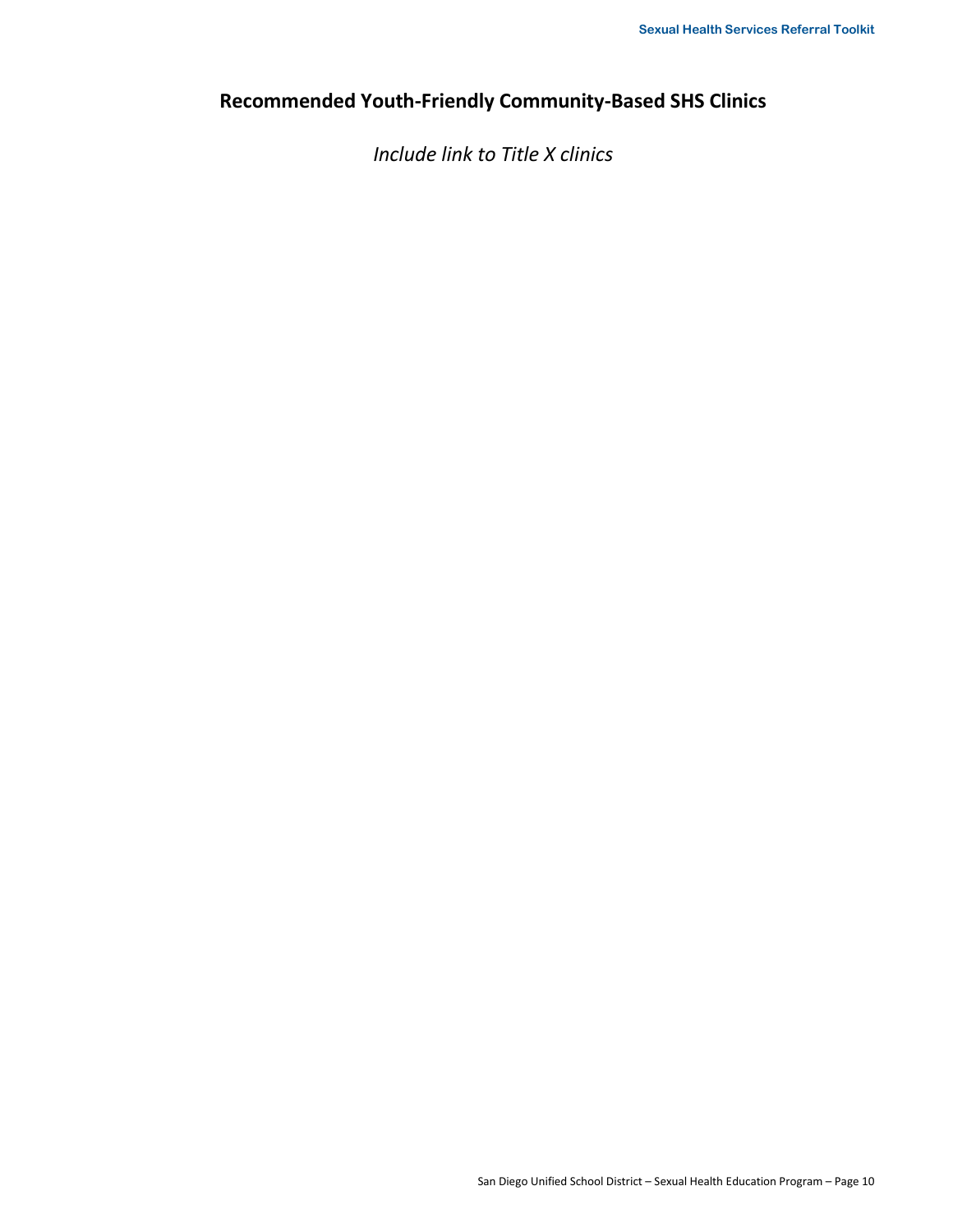## **SHS Funding Programs for Youth**

*Family PACT and CAPs* 

- Condom availability programs
	- o How to use condoms booklets
	- o Safer Sex Counts cards
	- o Teensource.org

SB 138/